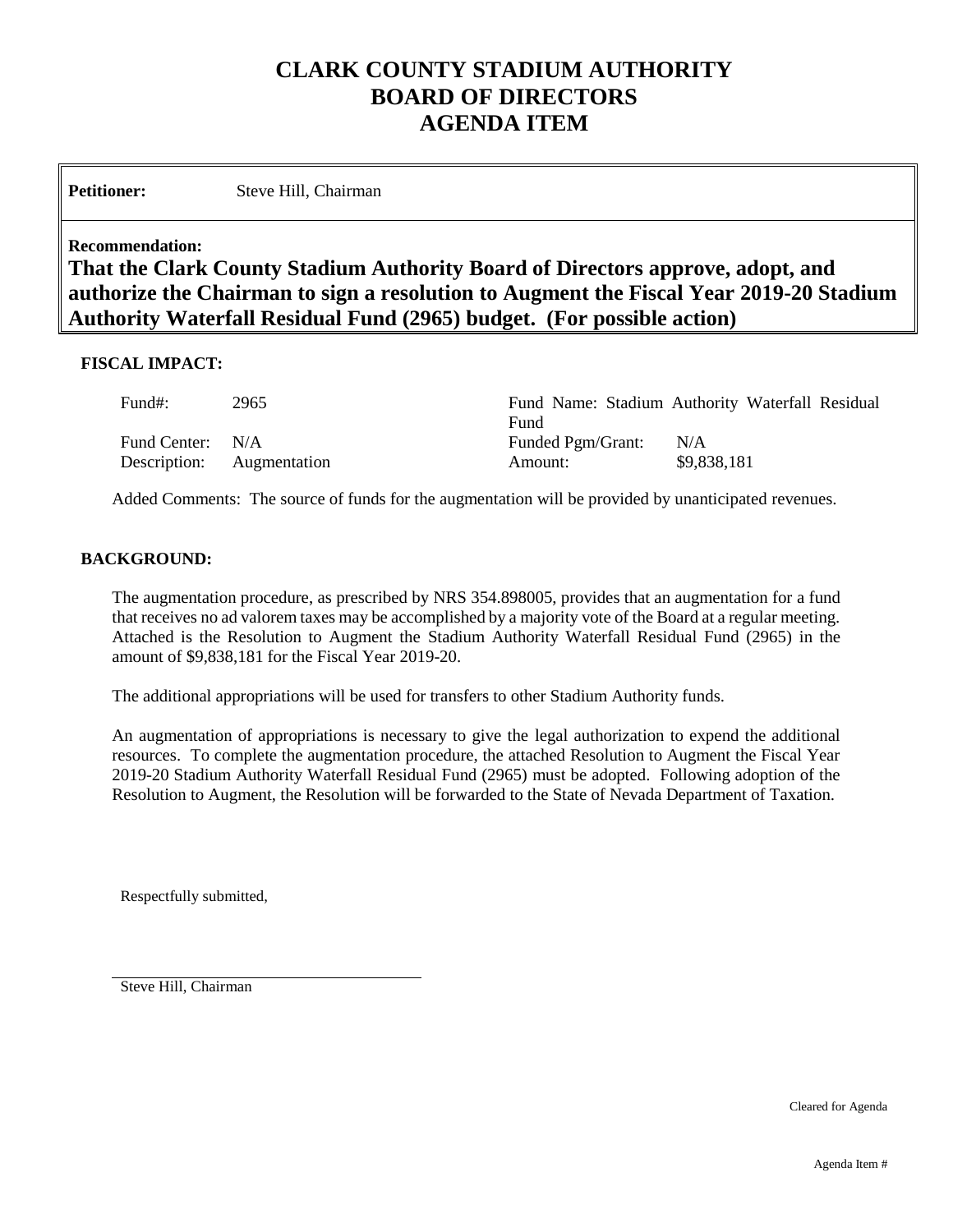#### **RESOLUTION TO AUGMENT THE STADIUM AUTHORITY WATERFALL RESIDUAL FUND (2965) CLARK COUNTY STADIUM AUTHORITY FOR THE FISCAL YEAR 2019-20**

**WHEREAS**, the revenues, transfers in, and beginning fund balance of the Stadium Authority Waterfall Residual Fund (2965) for the Clark County Stadium Authority were budgeted to be \$7,288,099 on July 1, 2019; and

**WHEREAS**, the revenues, transfers in, and beginning fund balance in the Stadium Authority Waterfall Residual Fund (2965) are now determined to be \$17,126,280; and

**WHEREAS,** the source of funds for this augmentation will be provided by \$9,838,181 in unanticipated, transfers in and beginning fund balance; and

**WHEREAS**, there is a need to apply these excess proceeds to the Stadium Authority Waterfall Residual Fund (2965); and

**WHEREAS**, the additional resources will be used for transfers out.

**NOW, THEREFORE, IT IS HEREBY RESOLVED**, that the Clark County Stadium Authority, Board of Directors hereby augments its Fiscal Year 2019-20 budget by appropriating \$9,838,181 for use in the Stadium Authority Waterfall Residual Fund (2965), thereby increasing its appropriations, including transfers out and ending fund balance from \$7,288,099 to \$17,126,280. A detailed schedule is attached to this Resolution and by reference is made a part hereof.

**IT IS FURTHER RESOLVED**, that the Stadium Authority forward the necessary documents to the State of Nevada Department of Taxation.

PASSED, ADOPTED AND APPROVED this 21<sup>st</sup> day of May 2020.

CLARK COUNTY STADIUM AUTHORITY

BY: STEVE HILL, Chairman

ATTEST:

l

LYNN MARIE GOYA, County Clerk